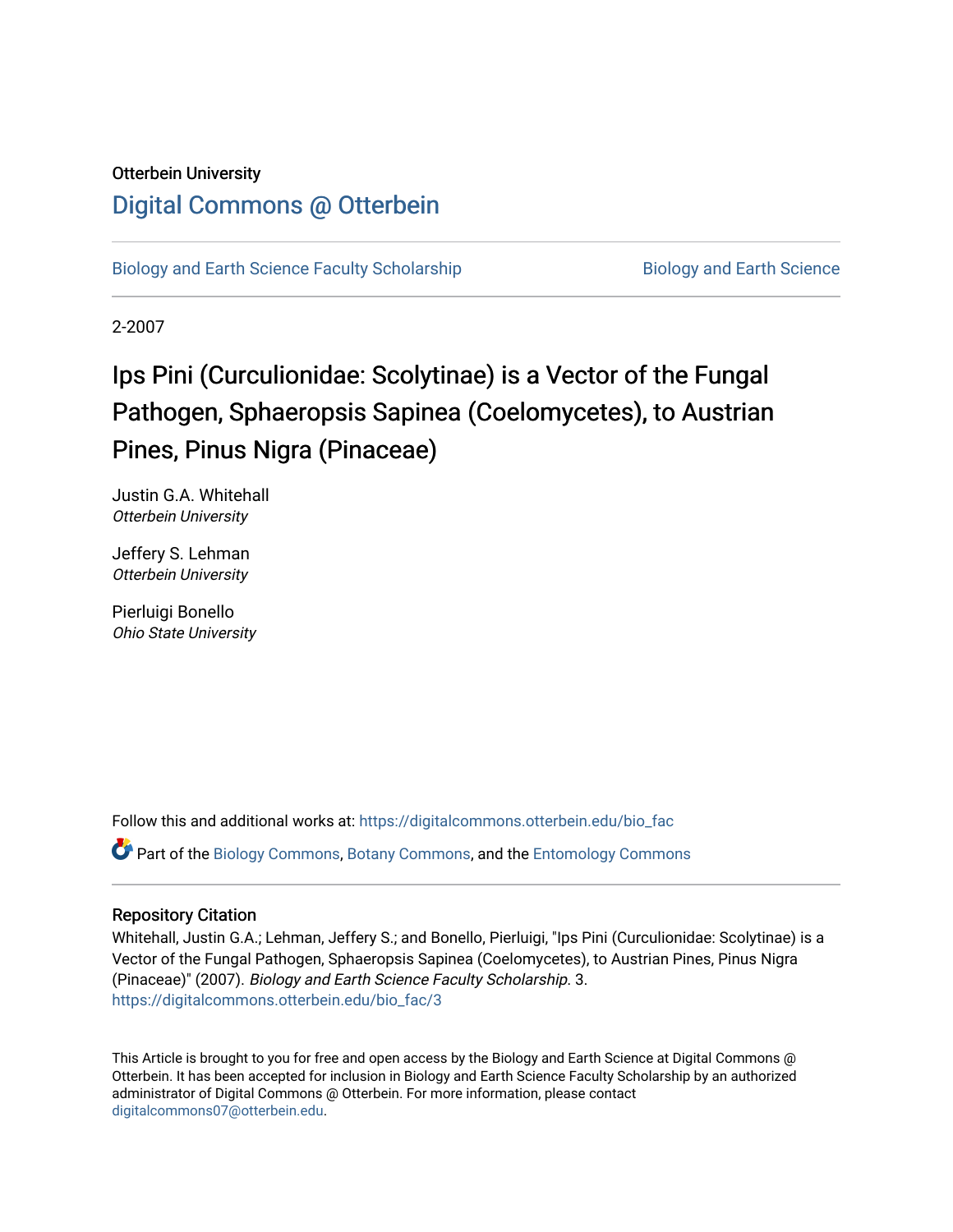## *Ips pini* **(Curculionidae: Scolytinae) Is a Vector of the Fungal Pathogen,** *Sphaeropsis sapinea* **(Coelomycetes), to Austrian Pines,** *Pinus nigra* **(Pinaceae)**

JUSTIN G. A. WHITEHILL, <sup>1,2,3</sup> JEFFREY S. LEHMAN,<sup>1</sup> AND PIERLUIGI BONELLO<sup>2</sup>

Environ. Entomol. 36(1): 114-120 (2007)

**ABSTRACT** *Sphaeropsis sapinea* (Fr.:Fr.) Dyko and Sutton, is among the most common and widely distributed pathogens of conifers worldwide. *S. sapinea* is disseminated over short distances by rain splash and moist wind, but significant knowledge gaps regarding long-range dispersal remain. Our objective was to determine whether or not the pine engraver beetle, *Ips pini* Say, is a vector of the pathogen onto Austrian pines (*Pinus nigra* Arnold). In 2004 and 2005, individuals of *I. pini* were collected with pheromone traps at two locations in central Ohio (197 and 1,017 individuals for 2004 and 2005, respectively) and screened for the presence of *S. sapinea*. In the field, fresh logs of Austrian pine were baited with pheromone lures, mechanically wounded, or left undisturbed. After 2 mo, logs were evaluated for insect feeding and the presence of *S. sapinea* along beetle galleries. Fresh logs were also inoculated in the greenhouse with adult *I. pini* that were either artificially infested or uninfested with *S. sapinea* spores to determine vectoring potential. Phoresy rates for individual collections ranged from 0 to 4.1%; average rates were 1.5 and 2.0% for 2004 and 2005, respectively. Isolation frequencies of *S. sapinea* from baited (15  $\pm$  5%) and unbaited logs (3  $\pm$  1%) differed significantly (*P* = 0.009). *I. pini*was also capable of transmitting the pathogen under controlled conditions. Based on phoresy rates, association, and artificial inoculation studies, we conclude that *I. pini* is able to transmit *S. sapinea* to Austrian pine stems.

**KEY WORDS** short- and long-range dispersal, phoresy rates, pine engraver beetle, Diplodia tip blight, canker

*Sphaeropsis sapinea* (Fr.:Fr.) Dyko and Sutton [syn. *Diplodia pinea* (Desmaz.) J. Kickx; Sutton 1980], the causal agent of *Sphaeropsis* shoot blight and stem canker diseases, is among the most common and widely distributed pathogens of conifers worldwide and one of the most important limiting factors in the growth of Austrian pine (*Pinus nigra* Arnold) in the landscape (Gibson 1979, Morelet and Chandelier 1993), particularly in the midwestern United States. *S. sapinea* can result in extensive economic losses of exotic and native coniferous trees growing in managed plantations (Swart and Wingfield 1991, Zwolinski et al. 1995, Stanosz and Carlson 1996). Symptoms associated with *S. sapinea* infection include shoot blight, branch dieback, blue-stain of cut timber, top-kill, and main stem cankers (Punithalingham and Waterson 1970, Gibson 1979, Farr et al. 1989).

*Sphaeropsis sapinea* is a coelomycete that produces conidia inside a pycnidium that develops at the base of needles, on leaf sheaths, and on cone scales (Waterman 1943, Peterson and Wysong 1968). Infection by *S. sapinea* occurs through stomata of elongating needles, expanding shoots, and injured tissue in which symptom development proceeds rapidly (Brookhouser and Peterson 1971, Chou 1978). Cankers form after the pathogen has been introduced into injured pine tissue. *S. sapinea* has been shown to be an aggressive canker-pathogen on Austrian pine after inoculation of wounded sites (Blodgett and Bonello 2003). Abiotic factors such as water deficits, hail, and heavy snow predispose trees to infection and are associated with severe damage caused by canker formation (Bachi and Peterson 1985, Nicholls and Ostry 1990, Blodgett et al. 1997).

*Sphaeropsis sapinea* is disseminated as conidial inoculum with most dissemination occurring from April to June when second- and third-year seedlings are most susceptible (Brookhouser and Peterson 1971, Palmer et al. 1988). Short-distance dispersal of the pathogen is generally attributed to rain splash and moist wind, whereas the means and nature of longrange dispersal of the pathogen are relatively unknown (Brookhouser and Peterson 1971, Palmer et al. 1988, Tainter and Baker 1996). The only animal vector of the pathogen that has been recognized in North

<sup>1</sup> Department of Life and Earth Sciences, Otterbein College, Westerville, OH 43081.

<sup>2</sup> Department of Plant Pathology, The Ohio State University, Columbus, OH 43210.

<sup>3</sup> Corresponding author: The Ohio State University, 201 Kottman Hall, 2021 Coffey Rd., Columbus, OH 43210 (e-mail: whitehill.5@ osu.edu).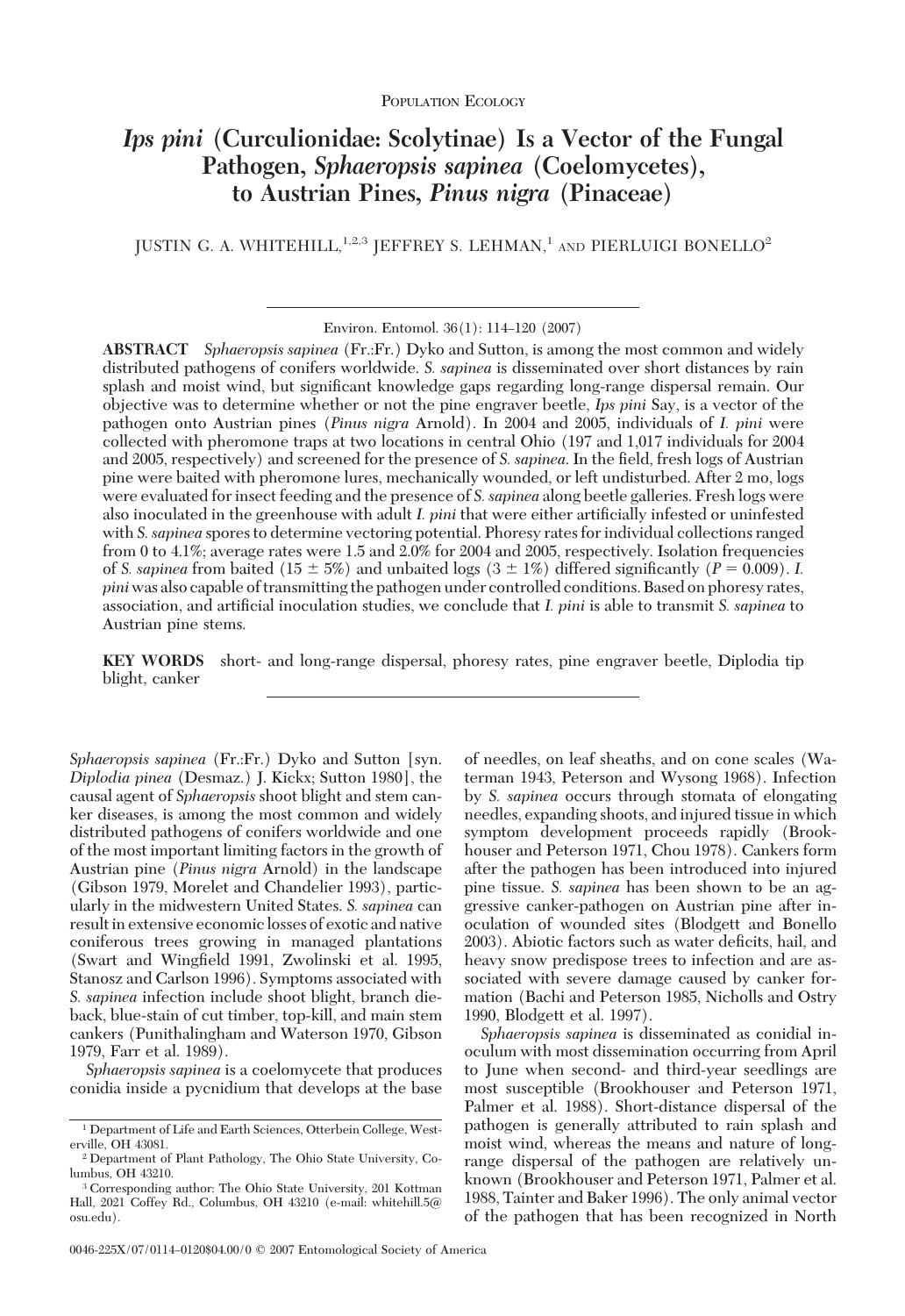America is a spittle bug, *Aphrophora parallela* Say (Haddow and Newman 1942). In Italy, an association between the pathogen and the cone bug *Gastrodes grossipes* has been found in cones of *Pinus nigra* (Feci et al. 2002).

Bark beetles (Curculionidae: Scolytinae) of the genus*Ips* attack coniferous trees of the genus *Pinus.*Most species breed in slash, broken, fallen, dying, or large limbs of trees, but some are capable of making successful primary attacks on healthy trees when conditions are favorable (Wood 1982). The pine engraver beetle, *Ips pini* Say, is found across North America (Lanier 1972). *I. pini* usually infests logging slash, cull logs, and wind thrown trees, but when the pine engraver is found in high densities or associated with other bark beetles, it does have the capacity to colonize dense, young stands or the tops of older trees (Livingston 1979, Wood 1982, Poland and Borden 1994).

Colonization of host material is initiated by males that, after constructing an entrance tunnel and releasing aggregation pheromones attracting both sexes, mate with up to three females (Wood 1982, Schenk and Benjamin 1969, Robins and Reid 1997). Females construct Y-shaped longitudinal galleries (5-25 cm in length) from the male nuptial chamber, along which eggs are deposited. Male galleries range in densities from 1.5 to 3.0 entrance tunnels/ $dm^2$  (Wood 1982, Poland and Borden 1994). Numerous field observations have shown that most, if not all, Scolytinae are associated with fungi (Wood 1982). *I. pini* transports several species of fungi, of which *Ophiostoma ips* (Rumbold) Nannfeldt (Klepzig et al. 1991) was found to be transmitted to Ponderosa pine, *Pinus ponderosa* Lawson, on its elytrae (Furniss et al. 1995). *O. ips* has been found to be consistently present in logs of red pine (*Pinus resinosa* Aiton) infested with *I. pini* and missing when host material is protected from beetle attack (Leach et al. 1934).

The objective of this study was to determine whether the pine engraver beetle, *I. pini,* vectors the pathogen *S. sapinea* onto Austrian pine, *P. nigra.* To conclude that *I. pini* vectors the pathogen, it is necessary to show that (1) *I. pini* infests nondiseased Austrian pine trees under conditions suitable for transmission of the pathogen; (2) populations of *I. pini* carry inoculum of the pathogen (phoresy) in the field when in proximity to stands of Austrian pine; (3) *I. pini* is associated with diseased host material; and (4) *I. pini* can successfully transmit the pathogen to nondiseased host material under controlled experimental conditions (Leach 1940). Individuals of *I. pini* are known to associate with nondiseased Austrian pine trees when conditions are favorable (e.g., under water stress) (Furniss and Carolin 1977, Wood 1982, unpublished data), therefore satisfying the first criterion. To fulfill the second criterion, we trapped natural populations of *I. pini* to estimate phoresy rates in the field. An association between the potential vector, host, and pathogen was determined by field observation and an experiment to satisfy the third criterion. To fulfill the fourth and final criterion, a study under controlled conditions tested the ability of *I. pini* to transmit the pathogen to nondiseased Austrian pine material.

#### **Materials and Methods**

**Phoresy Study.** *Ips pini* were collected throughout their ßight season from June to September 2004 and 2005 from Sharon Woods Metro Park (40°7' N, 82°57' W) and Inniswood Metro Park  $(40^{\circ}6' \text{ N}, 82^{\circ}54' \text{ W})$  in Westerville, OH. *I. pini* were trapped using eightfunnel Lindgren traps baited with ipsdienol and lanierone bark-beetle lures (Phero Tech, Delta, British Columbia, Canada). Three separate Lindgren traps were hung at each site within a stand of 10-15 mature Austrian pine trees with approximate diameters at breast height ranging from 15 to 20 cm. These stands were surrounded by other pines covering an area of  $\sim$ 0.25 ha. Samples were collected every 3–4 d depending on the weather. In 2004 and 2005, we collected a total of 557 males and 657 females. Individuals of *I. pini* were stored at  $-18^{\circ}$ C in petri plates until specimens were sorted by date, trap number, location, and sex. Differences in phoresy rates of *S. sapinea* between male and female *I. pini,* totaled for all collection times and locations, were analyzed with a *G* test of independence using COSTAT (CoHort Software, Monterey, CA).

Individual beetles were plated on the semiselective medium tannic acid agar (TAA), which enhances the growth of *S. sapinea* (Blodgett et al. 2003). Plates were incubated at room temperature for 6-7 d in the dark. At the end of the incubation period, plates were examined microscopically at  $\times 70$ , and fungi that exhibited the growth characteristics of *S. sapinea* (Cheng-Guo et al. 1985, Blodgett et al. 2003) were isolated and subcultured on acidified potato dextrose agar (APDA).

**Confirmation of** *S. sapinea***.** Putative *S. sapinea* cultures were transferred to pine needle agar (PNA) (Blodgett et al. 2003) to induce the formation of fruiting bodies and sporulation. Fruiting bodies were removed and broken onto a microscope slide. The length and width of 50 randomly selected spores were measured to confirm culture identity (Cheng-Guo et al. 1985, Hildebrand 2005). Samples were also grown in potato dextrose broth (PDB) at room temperature for 6-7 d in the dark to obtain mycelia for confirmation of the pathogen based on DNA sequence. Cultures were harvested by collecting mycelia onto filter paper in a Buchner funnel and washing with sterilized water to remove nutrient broth from the mycelial sample. Samples were stored at  $-80^{\circ}$ C in 1.5-ml microcentrifuge tubes until they could be processed for DNA extraction and amplification.

DNA was extracted with a Nucleospin plant DNA extraction kit (Macherey-Nagel, Easton, PA). The fungal ITS region was amplified with two universal primers: (1) ITS1 F (5-cttggtcatttagaggaagtaa-3) and (2) ITS4 (5-tcctccgcttattgatatgc-3) (Gardes and Bruns 1993). A Roche Applied Science LightCycler (Indianapolis, IN) was used to amplify the ITS region by real-time polymerase chain reaction (PCR). The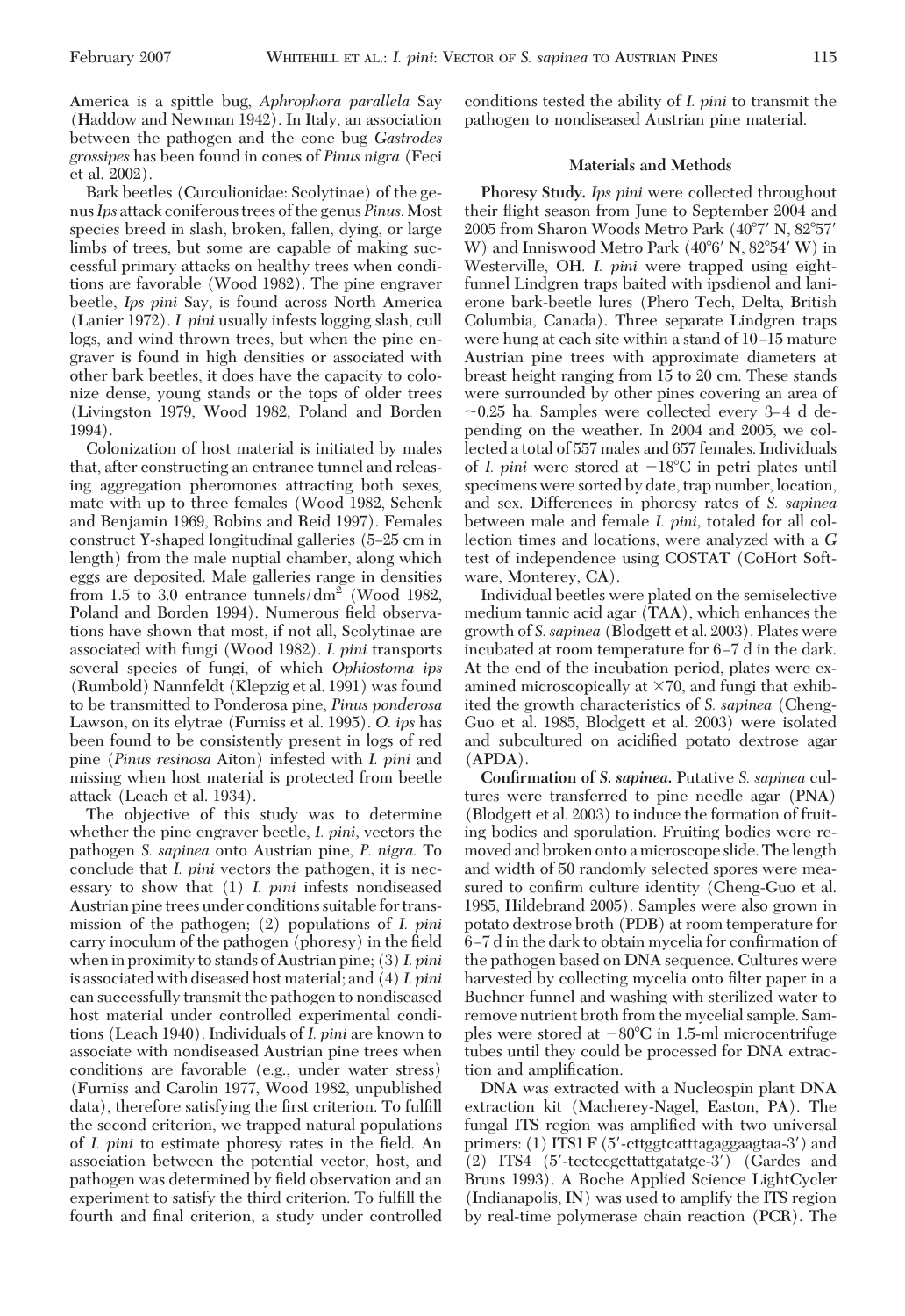total volume of each sample totaled 20  $\mu$ l (3 mM  $MgCl<sub>2</sub>$ , 0.3 mM each primer, 2  $\mu$ l Sybr Green Master Mix [Roche Applied Science], and 50 ng of DNA template). PCR was run using one cycle of preincubation at 95C for 10 min, followed by 35 cycles of denaturing at 95C for 10 s, annealing at 55C for  $5$  s, and extension at  $72^{\circ}$ C for 30 s for amplification. Samples were cooled at  $40^{\circ}$ C for 30 s. PCR products were purified using the Nucleospin PCR clean-up kit (Macherey-Nagel). Purified PCR products were sequenced using the ITS1F primer at the Ohio State University Plant and Microbe Genomics Facility (http://www.biosci.ohio-state.edu/ $\sim$ pmgf/). Sequences were blasted against the NCBI database, allowing for the identification to species. Blast scores and e-values were recorded.

**Association Study.** Two healthy Austrian pine trees were cut at Sharon Woods Metropark on 1 August 2005. The trees were cut into 12 sections (length  $=$  $88 \pm 3.02$  cm; diameter = 12.7–27.9 cm) that were randomly divided into three treatments of four logs each and immediately placed, standing upright on the ground, in an open field with close proximity to several stands of diseased Austrian pine trees. The three treatments used were (1) unbaited logs, (2) baited logs, and (3) wounded logs. The three treatment groups were spaced roughly 15 m apart in the field. Separate logs within each treatment were spaced 60 cm apart from the next replication. Unbaited logs were not treated in any way. Baited logs had pheromone lures with ipsdienol and lanierone stapled directly to the outer bark of the log. Wounded logs had four to six evenly distributed columns of six puncture wounds within each column created using a hammer and Philips screw driver that were sterilized using 70% EtOH in the laboratory before being taken out to the field. Reisolation attempts from control wounds yielded no *S. sapinea,* indicating that no cross-contamination occurred in the wounding of host material. Wounds extended from the outer surface of the bark to the cambium. Puncture woundsin each column were 8 cm apart from each other. Logs were left in the field for 6 wk and collected and brought indoors. Logs were processed by counting the number of individual*I. pini* attack sites throughout the whole log. The bark was removed, and the presence/absence of*I. pini* galleries in the phloem was observed. A total of 20 random phloem samples, 2.5 by 2.5 cm in size, were taken from each log at the gallery sites. Samples were surface sterilized with 95% EtOH for 10 s and 1.05% NaOCl with Tween  $20$  (1–2 drops/liter) for 3–4 min. Samples were rinsed in distilled water for 5 min. After surface sterilization, samples were placed on TAA and processed for identification of fungal cultures as described above. The experiment was analyzed as a completely random design with three treatments (baited, unbaited, and wounded), four replications, and 20 subsamples. Differences among treatments were analyzed for log diameter, number of *I. pini* attack sites, and percentage of *S. sapinea* isolates recovered. Treatment means were separated based on Student-New-

man-Keuls mean separation tests ( $\alpha = 0.05$ ) using COSTAT.

**Inoculation Study.** In 2005, a healthy Austrian pine tree was cut at Sharon Woods Metropark (height = 13 m, circumference at breast height  $= 64$  cm). The tree was cut into six roughly equally sized logs  $(length = 53-82.5 cm, diameter = 12.7-19.7 cm)$  and moved to the greenhouse, where the tops and bottoms of the logs were sprayed with 95% EtOH and allowed to dry. Holes, 4 mm in diameter, were drilled through the outer bark to the xylem–phloem interface at an approximate angle of  $90^{\circ}$  to the longitudinal axis of each log. A total of six columns were spaced 11 cm apart around the circumference of each log. Each column represented an individual treatment and contained six holes longitudinally spaced 8 cm apart, with each hole representing a subsample within each column. Each hole represented an individual inoculation site for a total of 36 inoculation sites on each log. The treatments used were (1) positive control (spore solution of *S. sapinea*); (2) negative control (sterile deionized/distilled water [SDW]); (3) uninfested female (UF) *I. pini;* (4) uninfested male (UM) *I. pini;* (5) infested female (IF) *I. pini,* infested with a spore solution of *S. sapinea;* and (6) infested male (IM) *I. pini,* infested with *S. sapinea* in the same way as the females. Treatments were randomized on each log/ repetition.

Living *I. pini* were used to inoculate healthy Austrian pine logs. *I.pini* were collected from 1 to 31 July, 2005 from Inniswood Metro Park in Westerville, OH. *I. pini* were trapped using eight-funnel Lindgren traps baited with ipsdienol and lanierone. Three separate Lindgren traps were hung at each site, and samples were collected every 3–4 d depending on the weather. Live beetles were taken from the field, placed into petri dishes, and stored at 5°C. Beetles were removed from  $5^{\circ}$ C storage and sexed under  $\times 70$  magnification. A total of 72 male and 72 female *I. pini* were used.

For uninfested treatments, beetles were taken from the field and directly inserted into the 4-mm-diameter holes and confined to the tree by stapling an appropriately sized piece of  $40$ - $\mu$ m wire mesh over each hole. A total of six uninfested males and females were used on each log for each of six logs. For infested treatments,  $2 \mu l$  of a *S. sapinea* spore suspension was pipetted onto the back of each of six beetles, for a total of  $\sim$ 1,000 spores/beetle (of which  $\sim$ 33% were viable). There is no literature on the minimum spore load required to obtain an infection, and as a result, spore loads were chosen arbitrarily. Spores for the spore suspension were obtained from surface sterilized Austrian pine cones bearing pycnidia. Cones were incubated in plastic containers for 1 wk and rinsed with sterile water. Spores were collected by centrifugation, and spore concentrations were calculated using a hemacytometer. The spore suspension was adjusted to  $5 \times 10^5$  spores/ml and used immediately to infest beetles in the inoculation studies. The spore suspension was allowed to sit on the back of each beetle until surface tension broke the droplet, dispersing the pathogen over the beetle's body. Infested male and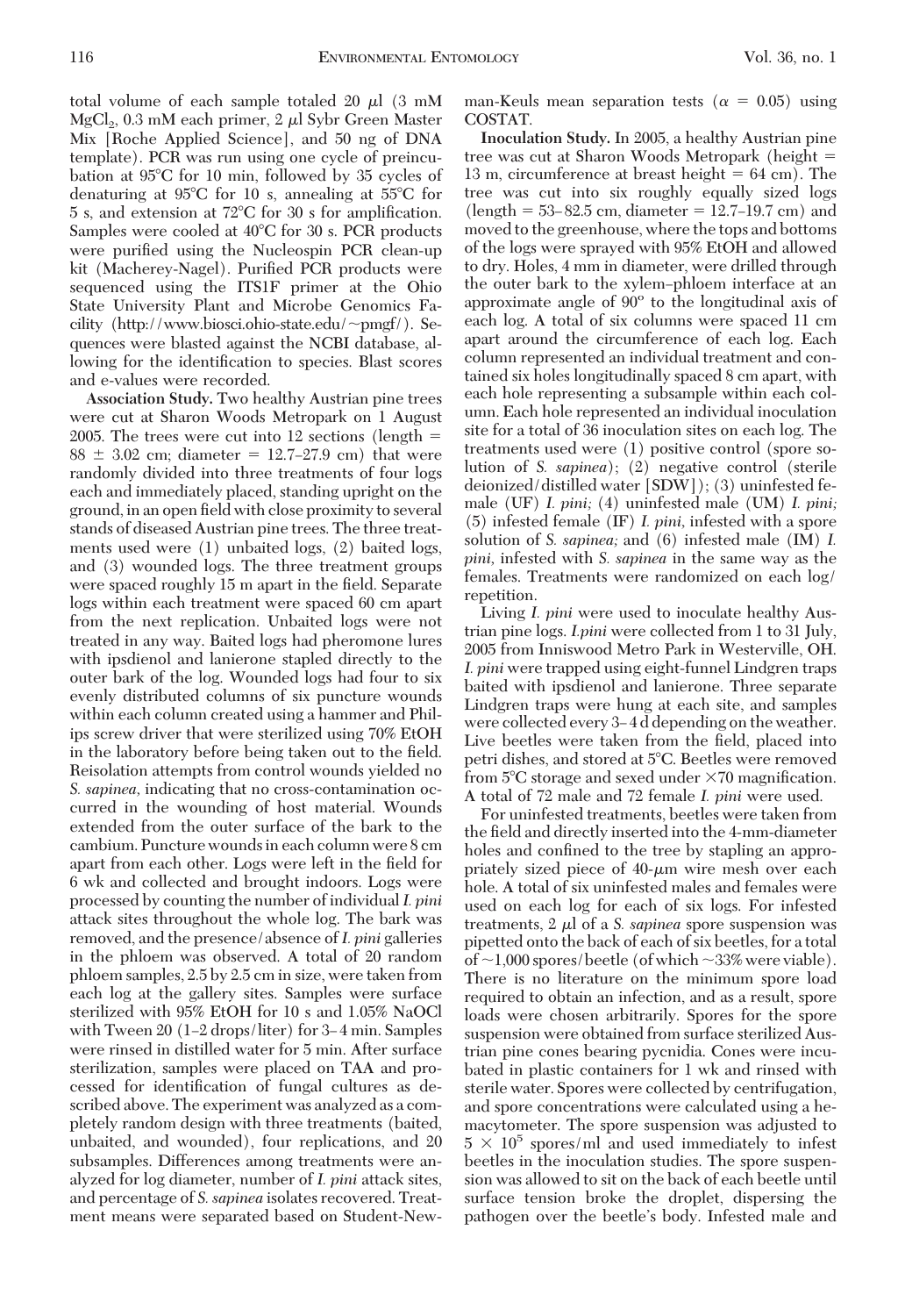| Location          | No.<br>males   | No. infested<br>males | No.<br>females | No. infested<br>females | Total no.<br>individuals | Total no.<br>infested individuals | Phoresy<br>rate $(\%)$ |
|-------------------|----------------|-----------------------|----------------|-------------------------|--------------------------|-----------------------------------|------------------------|
| 2004              |                |                       |                |                         |                          |                                   |                        |
| Sharon Woods      |                |                       |                |                         |                          |                                   |                        |
| $1-15$ Jul        | 63             | 1                     | 67             |                         | 130                      | $\mathbf{2}$                      | 1.5                    |
| 27 July to 19 Aug | $\overline{5}$ | $\Omega$              | 6              | $\Omega$                | 11                       | $\mathbf{0}$                      | 0.0                    |
| 19 Aug to 6 Oct   | 10             |                       | 18             | $\Omega$                | 28                       | 1                                 | 3.6                    |
| Inniswood         |                |                       |                |                         |                          |                                   |                        |
| 30 June to 19 Aug | 17             | $\theta$              | 11             | $\mathbf{0}$            | 28                       | $\mathbf{0}$                      | 0.0                    |
| Total             | 95             | $\mathfrak{2}$        | 102            | $\mathbf{1}$            | 197                      | 3                                 | 1.5                    |
| 2005              |                |                       |                |                         |                          |                                   |                        |
| Sharon Woods      |                |                       |                |                         |                          |                                   |                        |
| $1-15$ June       | 36             |                       | 37             | $\mathfrak{2}$          | 73                       | 3                                 | 4.1                    |
| $15-30$ June      | 38             |                       | 39             | $\Omega$                | 77                       |                                   | 1.3                    |
| $1-31$ July       | 100            | $\mathbf{2}$          | 122            | 3                       | 222                      | $\overline{5}$                    | 2.3                    |
| $1-15$ Aug        | 38             |                       | 52             |                         | 90                       | $\overline{2}$                    | 2.2                    |
| $15-31$ Aug       | 49             |                       | 52             | $\theta$                | 101                      | 1                                 | 0.9                    |
| $1-15$ Sept       | 47             |                       | 47             |                         | 94                       | $\overline{2}$                    | 2.1                    |
| Inniswood         |                |                       |                |                         |                          |                                   |                        |
| $1-30$ June       | 57             | 1                     | 98             | 1                       | 155                      | $\mathfrak{2}$                    | 1.3                    |
| $1-15$ Aug        | 64             | $\mathfrak{2}$        | 72             |                         | 136                      | 3                                 | 2.2                    |
| $1-15$ Sept       | 33             |                       | 36             | $\Omega$                | 69                       |                                   | 1.4                    |
| Total             | 462            | 11                    | 555            | 9                       | 1,017                    | 20                                | 1.97                   |

**Table 1.** *Sphaeropsis sapinea* **phoresy data (frequencies) for populations of** *I. pini* **collected during the flight seasons 2004 and 2005 from two locations in Westerville, OH**

female *I. pini* were placed into 4-mm-diameter holes on the logs in their respective treatment within each repetition and were confined to their sites as described above.

For the positive control,  $2 \mu l$  of the *S. sapinea* spore solution (corresponding to 1,000 spores) was directly pipetted into each hole for its respective treatment column on each log. Each inoculation site was covered with a piece of  $40$ - $\mu$ m wire mesh and stapled in place. The negative control consisted of  $2 \mu$  of SDW.

After 1 mo, logs were harvested by removing the  $40$ - $\mu$ m wire mesh screens and removing the phloem at each site. Symptoms, necrotic lesion width and length (when present), and gallery length in beetle-inoculated sites were recorded. An  $\sim$  6.5-cm<sup>2</sup> piece of tissue was removed from each site and placed in a 1.5-ml microcentrifuge tube. Samples were stored at 5°C and processed by surface sterilization in 95% EtOH for 10 s, 4 min in a 1.05% NaOCl solution with Tween 20, and rinsed in SDW. Plates were incubated at  $24^{\circ}$ C for 6-7 d in a dark environment. At the end of the incubation period, plates were examined microscopically, and fungi that exhibited *S. sapinea* characteristics were isolated and subcultured on APDA. The cultures were transferred to PNA to induce the formation of fruiting bodies and sporulation. The length and width of 50 randomly selected spores were measured to confirm culture identity. Confirmed samples were also sequenced as described above for further confirmation of the pathogen. The experiment was analyzed as a randomized complete block design with four treatments (infested individuals, uninfested individuals, positive controls, and negative controls), six replications, and either 6 or 12 subsamples. Differences among treatments were analyzed for lesion width, lesion length, gallery length, and percentage of positive *S. sapinea* reisolations. Treatment means were separated based on Student-Newman-Keuls mean separation tests ( $\alpha = 0.05$ ) using COSTAT.

#### **Results**

**Phoresy Studies.** The rate of isolation of *S. sapinea* was independent of whether *I. pini* was male or female  $(G = 1.00; df = 1; P = 0.32)$ . Adult *I. pini* from both sites carried *S. sapinea* in at least one of the years throughout the duration of our sampling (Table 1). Phoresy rates ranged from 0.0 to 3.6 (2004) and 0.9 to 4.1 (2005). Overall rates were 1.5 and 1.97% for 2004 and 2005, respectively.

**Confirmation of** *S. sapinea***.** Spore measurements of putative *S. sapinea* isolates ranged from 33.8 to 38.6 and 12.5 to 15.0  $\mu$ m for lengths and widths, respectively. A subsample of eight putative isolates had a minimum sequence identity blast score of 444 bits and a maximum e-value of  $2.0 \times 10^{-123}$ .

**Association Studies.** The number of *I. pini* attack sites differed significantly  $(F_{2,9} = 23.9; P = 0.003)$ among baited, unbaited, and wounded logs of similar size. Austrian pine logs baited with ipsdienol and lanierone had  $670 \pm 117.2$  *I. pini* attack sites, whereas attack sites for unbaited ( $83 \pm 49.6$ ) and wounded logs  $(16 \pm 7.2)$  were significantly less (Table 2). In addition, the isolation frequency of *S. sapinea* from baited

**Table 2. Association between** *S. sapinea* **and** *I. pini* **on baited, unbaited, and wounded logs of** *P. nigra*

| $T$ reatment <sup><i>a</i></sup> | Log<br>diameter<br>(cm) <sup>b</sup>                  | No. I. pini<br>attack<br>sites <sup>b</sup>           | Percentage of<br>S. sapinea<br>isolates<br>recovered <sup>b,c</sup> |
|----------------------------------|-------------------------------------------------------|-------------------------------------------------------|---------------------------------------------------------------------|
| Baited<br>Unbaited<br>Wounded    | $19.7 \pm 2.7a$<br>$21.9 \pm 3.2a$<br>$18.9 \pm 2.0a$ | $670 \pm 117.2a$<br>$83 \pm 49.6$ b<br>$16 \pm 7.2$ b | $15 \pm 5a$<br>$3 \pm 1$<br>$0 \pm 0$                               |

*<sup>a</sup>* Each treatment was replicated over four logs.

 $\overrightarrow{b}$  Values are the means  $\pm$  SE of four replications (logs). Means within columns with a letter in common do not differ significantly at  $\alpha =$ 

 $^c$  Values are the means  $\pm$  SE of 20 subsamples per log.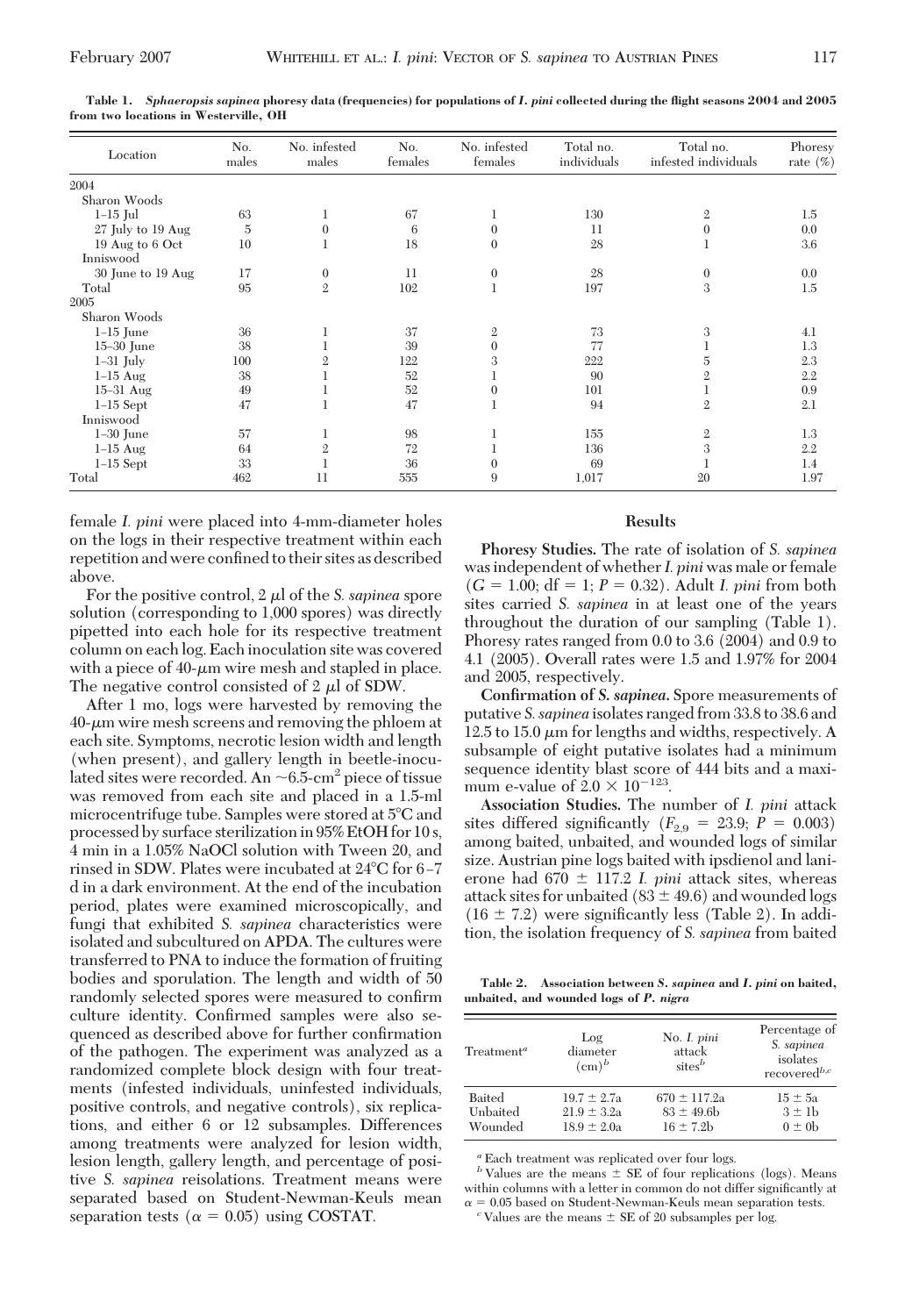| Treatment <sup>a</sup> | Lesion width     | Lesion length    | Gallery length           | Percent of S. sapinea            |
|------------------------|------------------|------------------|--------------------------|----------------------------------|
|                        | $(\text{cm})^b$  | $(cm)^b$         | $\text{cm})^{bc}$        | isolates reisolated <sup>b</sup> |
| Infested individuals   | $3.1 \pm 0.13a$  | $9.8 \pm 0.50a$  | $3.1 \pm 0.57a$          | $31.9 \pm 5.21a$                 |
| Uninfested individuals | $2.6 \pm 0.26a$  | $8.7 \pm 0.25$ b | $2.6 \pm 0.45a$          | $13.9 \pm 4.51$                  |
| Positive control       | $1.6 \pm 0.38$ b | $7.3 \pm 0.54c$  | $\overline{\phantom{a}}$ | $2.7 \pm 2.78$ b                 |
| Negative control       | $0.0 \pm 0$ c    | $0.0 \pm 0d$     |                          | $0.0 \pm 0b$                     |

**Table 3. Length and width of lesion, gallery length of** *I. pini* **feeding, and percentage of** *S. sapinea* **recovered from inoculation sites on logs of** *P. nigra*

<sup>a</sup> Infested and uninfested individuals included both males and females for a total of 72 inoculation sites (6 logs  $\times$  6 sites  $\times$  2 sexes) in each

of these two treatments. Positive and negative controls included 36 inoculation sites (6 logs  $\times$  6 sites) each.<br><sup>b</sup> Means within columns with a letter in common do not differ significantly at  $\alpha$  = 0.05 based on Studen

tests. *<sup>c</sup>* Gallery length is the length of feeding site produced by *I. pini.*

logs (15  $\pm$  5%) differed significantly ( $F_{2,9} = 8.5; P =$ 0.009) from unbaited (3  $\pm$  1%) or wounded logs (0.0  $\pm$ 0%; Table 2).

**Inoculation Studies.** In inoculation studies, treatments differed significantly for lesion width, lesion length, and percentage of *S. sapinea* isolates recovered  $(P< 0.001$  for all parameters; Table 3). Infested treatments were associated with lesions that were wider than lesions associated with positive and negative control and longer than lesions associated with all other treatments (Table 3). The width and length of the negative control was significantly less than all other treatments. In addition, the percentage recovery of *S.* sapinea of the infested treatment was significantly higher than all other treatments. The negative control produced no lesions, and *S. sapinea* was not recovered from any samples (Table 3).

#### **Discussion**

Based on fulfillment of Leach's postulates (Leach 1940),*I. pini* is a vector of the pathogen *S. sapinea* onto Austrian pines. In the literature and through our studies, we found that *I. pini* is (1) repeatedly associated with nondiseased hosts (Furniss and Carolin 1977, Wood 1982, unpublished data), (2) carries the pathogen in the field, (3) is associated with diseased host material, and (4) is capable of transmitting the pathogen under controlled experimental conditions.

With respect to point 2, our estimated phoresy rates obtained by trapping *I. pini* with Lindgren traps are consistent with results from studying the incidence of other pathogens on bark beetles, e.g., the pitch canker pathogen associated with insects found on intact and chipped Monterey pine (*Pinus radiata* D. Don) branches. Using insect rearing boxes, McNee et al. (2002) estimated that the bark beetle *Pityophthorus* spp. Eichoff carried the canker pathogen at rates ranging from 3.6 to 27%. Similarly, using baiting systems for the bark beetle, Storer et al. (2004) estimated phoresy rates for the same insect-pathogen system as ranging from 0.0 to 17.0%. Further study of the relationship between specific *Pityophthorus* species, the canker pathogen, and Monterey pines concluded that *Pityophthorus* spp. is a vector of the canker pathogen to Monterey pines (Storer et al. 2004).

Our field test with cut logs addressed the third postulate. Sampling of galleries from logs baited with pheromone lures yielded significantly higher percentages of *S. sapinea* than galleries from unbaited logs.We speculate that this is an artifact, because baited logs had higher *I. pini* attack densities, resulting in galleries that were significantly closer to each other than in the unbaited and wounded controls. We hypothesize that this higher incidence of *S. sapinea* in baited logs was caused by lesions expanding from galleries constructed by infested beetles into galleries from beetles not carrying the pathogen. Thus, the bait-induced increase in the number of attacks by potentially infested beetles increased the probability of recovering *S. sapinea* indirectly from initially noninfected sample sites.

In the greenhouse experiment, we introduced beetles that had been artificially contaminated with *S*. *sapinea* spores into mechanically wounded logs. Contamination of the beetles with pathogen spores resulted in higher rates of *S. sapinea* reisolation from beetle-colonized host material, satisfying Leach's fourth postulate above. Furthermore, we found that *S. sapinea* was reisolated from logs colonized by beetles that carried a natural spore load (the nonartificially infested controls) at a higher rate than the phoresy rates estimated from the field trapping study. This suggests that log infection by *S. sapinea* might have been a combination of direct vectoring by *I. pini* and natural pathogen ingress occurring after beetle colonization through the wounds produced by the insects (Haddow and Newman 1942).

The importance of the pine engraver beetle *I. pini* in the movement of *S. sapinea* within and between stands of healthy Austrian pine, as well as its importance with other potential vectors of the pathogen, is still in question. It is plausible that even failed attacks of *I. pini* on main stems or larger limbs of healthy or temporarily water-stressed trees could be sufficient to introduce the pathogen. Because it is known that *S. sapinea* can occur as a latent pathogen or endophyte (Flowers et al. 2001, Stanosz et al. 2001), once the trees are infected through the beetles, the pathogen could spread systemically and eventually sporulate from cones and needles, thus initiating a new local infection center. Although all this is speculative at present, it is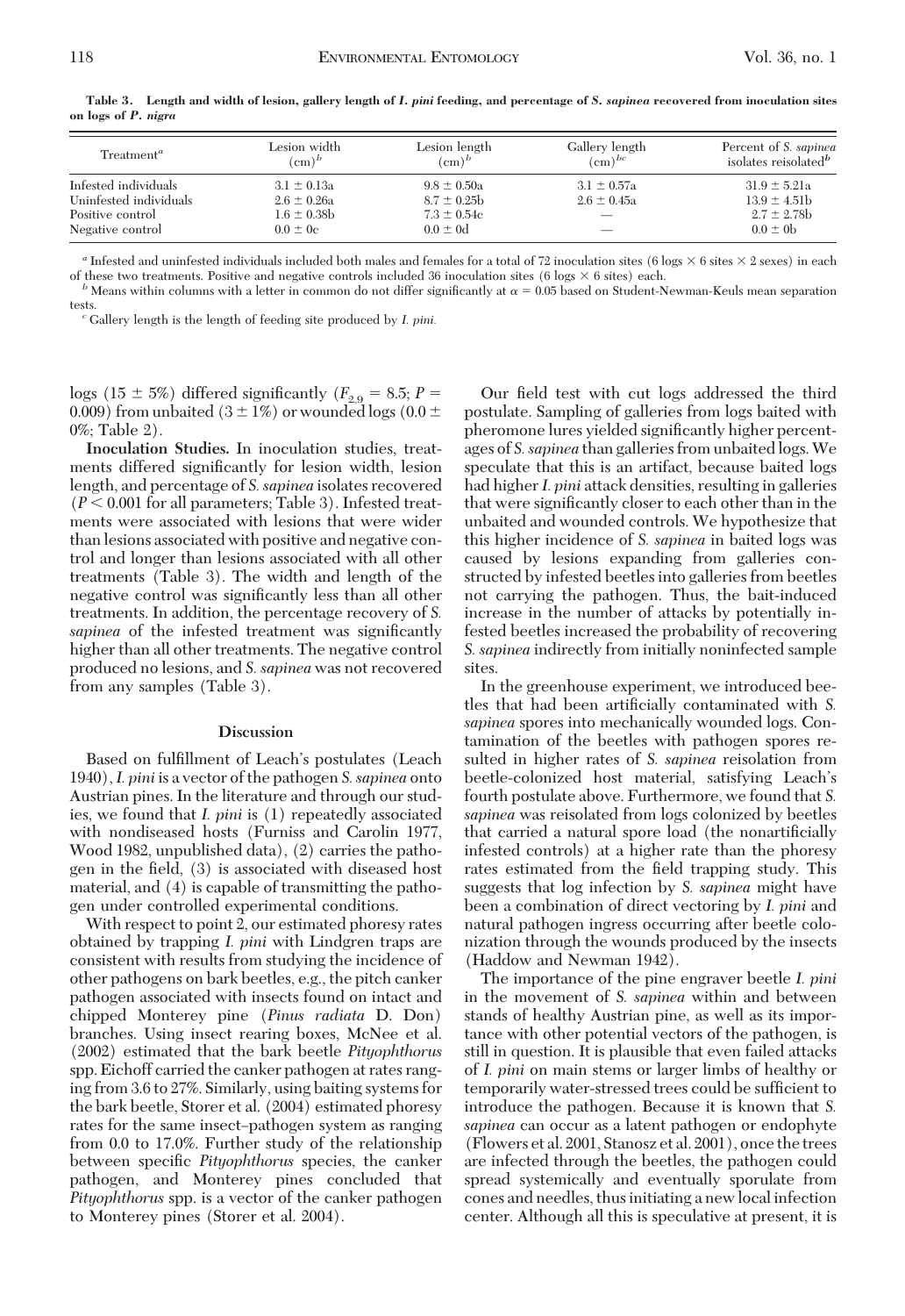not inconceivable that*I. pini* could contribute to longdistance dispersal of *S. sapinea* in this way. Further study is needed to establish the importance of *I. pini* as a vector, so that efforts for reducing long-range dispersal of the pathogen and introduction of disease into previously unaffected stands of pine could be implemented in a rational way.

#### **Acknowledgments**

The authors thank D. Herms for helpful suggestions on the manuscript, A. Boose for providing host material, and N. Kleczewski and D. Wang for help in DNA amplification. Salaries and research support was provided by state and federal funds appropriated to the Ohio Agricultural Research and Development Center, the Ohio State University.

#### **References Cited**

- **Bachi, P. R., and J. L. Peterson. 1985.** Enhancement of *Sphaeropsis sapinea* stem invasion of pines by water deficits. Plant Dis. 69: 798–799.
- **Blodgett, J. T., and P. Bonello. 2003.** The aggressiveness of *Sphaeropsis sapinea* on Austrian pine varies with isolate group and site of infection. For. Pathol. 33: 15–19.
- **Blodgett, J. T., P. Bonello, E. L. Kruger, and G. R. Stanosz. 1997.** *Sphaeropsis sapinea* and water stress in a red pine plantation in central Wisconsin. Phytopathology 87: 429 – 434.
- **Blodgett, J. T., P. Bonello, and G. R. Stanosz. 2003.** An effective medium for isolating *Sphaeropsis sapinea* from asymptomatic pines. For. Pathol. 33: 395–404.
- **Brookhouser, L. W., and G. W. Peterson. 1971.** Infection of Austrian, Scots, and ponderosa pines by *Diplodia pinea.* Phytopathology  $61: 409-414$ .
- **Cheng-Guo, W., R. A. Blanchette, W. A. Jackson, and M. A. Palmer. 1985.** Differences in conidial morphology among isolates of *Sphaeropsis sapinea*. Plant Dis. 69: 838 – 841.
- **Chou, C.K.S. 1978.** Penetration of young stems of *Pinus radiata* by *Diplodia pinea*. Physiol. Plant Pathol. 12: 189– 192.
- **CoHort Software. 2002.** CoStat. CoHort Software, Monterey, CA.
- **Farr, D., G. Bills, G. Chamuris, and A. Rossman. 1989.** Fungi on plants and plant products in the United States. APS Press, Saint Paul, MN.
- **Feci, E., A. Battisti, P. Capretti, and S. Tegli. 2002.** An association between the fungus *Sphaeropsis sapinea* and the cone bug *Gastrodes grossipes* in conesof *Pinus nigra* in Italy. For. Pathol. 32: 241–247.
- **Flowers, J., E. Nuckles, J. Hartman, and L. Vaillancourt. 2001.** Latent infection of Austrian and Scots pine tissues by *Sphaeropsis sapinea*. Plant Dis. 85: 1107–1112.
- **Furniss, M. M., A. E. Harvey, and H. Solheim. 1995.** Transmission of *Ophiostoma ips* (Ophiostomatales: Ophiostomataceae) by *Ips pini* (Coleoptera: Scolytidae) to ponderosa pine in Idaho. Ann. Entomol. Soc. Am. 88: 653–660.
- **Furniss, R. L., and V. M. Carolin. 1977.** Western forest insects. U. S. Department of Agriculture, Forest Service, Washington, DC.
- **Gardes, M., and T. D. Bruns. 1993.** ITS primers with enhanced specificity for basidiomycetes—application to the identification of mycorrhizae ad rusts. Molec. Ecol. 2: 113–118.
- **Gibson, I.A.S. 1979.** Diseases of forest trees widely planted as exotics in the tropics and southern hemisphere. Part II.

The genus *Pinus.* Commonwealth Mycological Institute, Kew, UK.

- **Haddow, W. R., and F. S. Newman. 1942.** A disease of Scots pine (*Pinus sylvestris* L.) caused by the fungus *Diplodia pinea* Kickx. associated with the pine spittlebug (Aphrophora parallea Say). Trans. R. Can. Inst. 24: 1-18.
- **Hildebrand,D.M. 2005.** *Diplodiapinea*(http://spfnic.fs.fed. us/exfor/data/pestreports.cfm?pestidval=91&langdisplay= english).
- **Klepzig, K. D., K. F. Raffa, and E. B. Smalley. 1991.** Association of an insect-fungal complex with red pine decline in Wisconsin. For. Sci. 37: 1119-1139.
- **Lanier, G. N. 1972.** Biosystematics of the genus *Ips* (Coleoptera, Scolytidae) in North America. Hopping's Group IV and X. Can. Entomol. 104: 361-388.
- **Leach, J. G. 1940.** Insect transmission of plant diseases. McGraw-Hill, New York.
- **Leach, J. G., L. W. Orr, and C. Christensen. 1934.** The interrelationships of bark beetles and blue-staining fungi in felled Norway pine timber. J. Agric. Res. 49: 315-341.
- **Livingston, R. L. 1979.** The pine engraver, *Ips pini* (Say), in Idaho: life history, habits, and management recommendations. Idaho Department of Lands, Forest Insect and Disease Control, Coeur d'Alene, ID.
- **McNee, W. R., D. L. Wood, A. J. Storer, and T. R. Gordon. 2002.** Incidence of the pitch canker pathogen and associated insects in intact and chipped Monterey pine branches. Can. Entomol. 134: 47-58.
- **Morelet, M., and P. Chandelier. 1993.** A case of variability in Sphaeropsis sapinea. Eur. J. For. Pathol. 23: 317-320.
- **Nicholls, T. H., and M. E. Ostry. 1990.** *Sphaeropsis sapinea* cankers on stressed red and jack pines in Minnesota and Wisconsin. Plant Dis. 74: 54-56.
- **Palmer, M. A., R. E. McRoberts, and T. H. Nicholls. 1988.** Sources of inoculum of *Sphaeropsis sapinea* in forest tree nurseries. Phytopathology 78: 831–835.
- **Peterson, G. W., and D. S. Wysong. 1968.** Diplodia tip blight of pines in the Central Great Plains: damage and control. Plant Dis. 52: 359-360.
- **Poland, T. M., and J. H. Borden. 1994.** Attack dynamics of *Ips pini* (Say) and *Pityogenes knechteli* (Swaine) (Coleoptera: Scolytidae) in windthrown lodgepole pine trees. J. Appl. Entomol. 117: 434-443.
- **Punithalingham, E., and J. M. Waterson. 1970.** *Diplodia pinea.* Descriptions of pathogenic fungi and bacteria. Commonwealth Mycological Institute, Kew, UK.
- **Robins, G. L., and M. L. Reid. 1997.** Effects of density on the reproductive success of pine engravers: is aggregation in dead trees beneficial? Ecol. Entomol. 22: 329-334.
- **Schenk, J. A., and D. M. Benjamin. 1969.** Notes on the biology of *Ips pini* in central Wisconsin jack pine forests. Ann. Entomol. Soc. Am. 62: 480-485.
- **Stanosz, G. R., and J. C. Carlson. 1996.** Association of mortality of recently planted seedlings and established saplings in red pine plantations with Sphaeropsis collar rot. Plant Dis. 80: 750-753.
- **Stanosz, G. R., J. T. Blodgett, D. R. Smith, and E. L. Kruger. 2001.** Water stress and *Sphaeropsis sapinea* as a latent pathogen of red pine seedlings. New Phytologist 149: 531-538.
- **Storer, A. J., D. L. Wood, and T. R. Gordon. 2004.** Twig beetles, *Pityophthorus* spp. (Coleoptera: Scolytidae), as vectors of the pitch canker pathogen in California. Can. Entomol. 136: 685–693.
- **Sutton, B. C. 1980.** The Coelomycetes. Commonwealth Mycological Institute, Kew, UK.